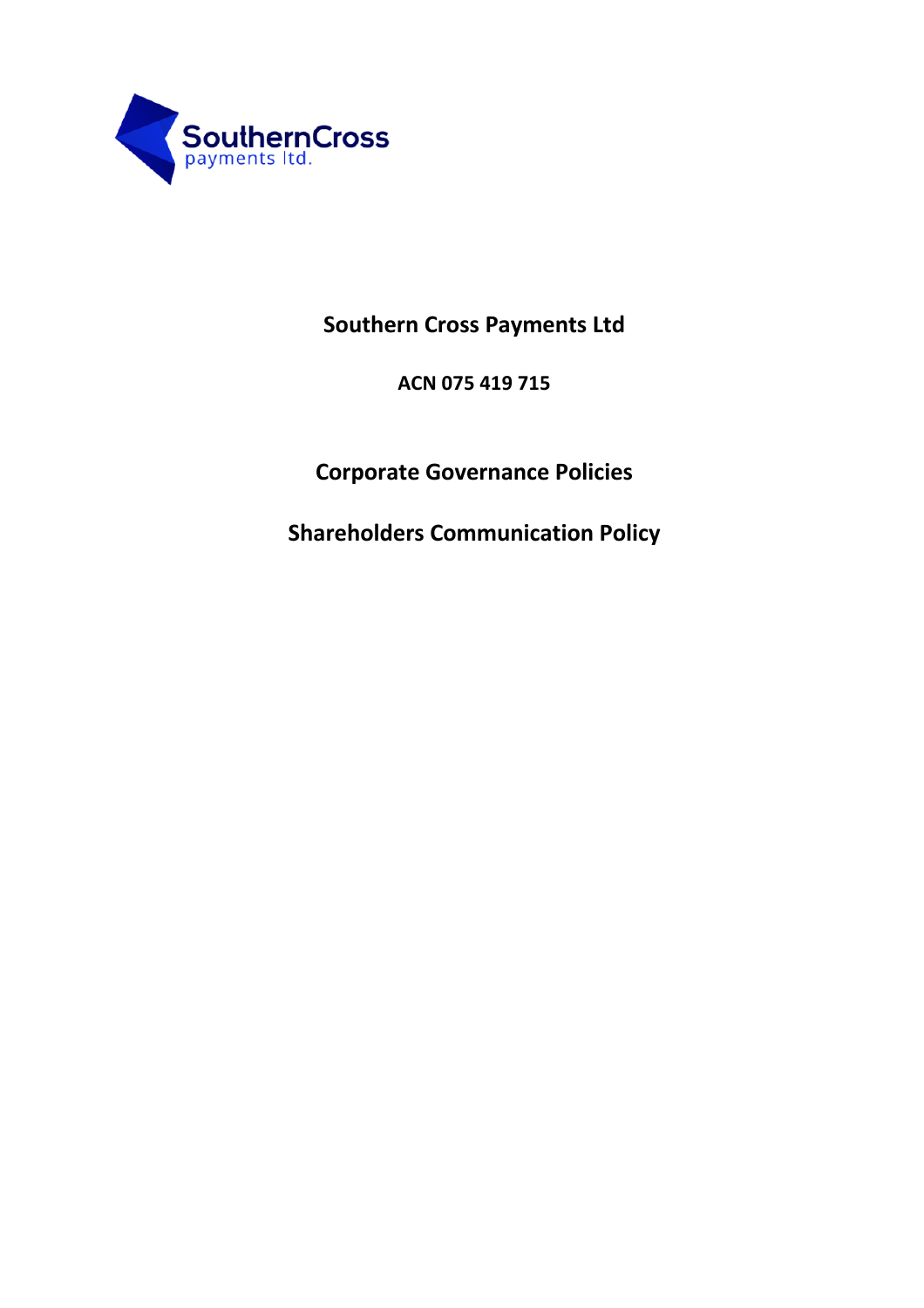# **1. Shareholders Communication Policy**

Southern Cross Payments Limited (**Company**) recognises the value of providing current and relevant information to its shareholders.

The Executive Chair and Company Secretary have the primary responsibility for communicating with shareholders.

Information is communicated to shareholders through:

- (a) continuous disclosure to relevant stock markets of all material information;
- (b) periodic disclosure through the annual report (or concise annual report), half year financial report and quarterly reporting of corporate activities;
- (c) notices of meetings and explanatory material;
- (d) the annual general meeting;
- (e) periodic newsletters or letters from the Executive Chair; and
- (f) the Company's website at http://www.SouthernCrossPayments.com

The Company is committed to the promotion of investor confidence by ensuring that trading in the Company's securities takes place in an efficient, competitive and informed market.

#### **1.2 Electronic communication and website**

The Company believes that communicating with shareholders by electronic means, particularly through its website, is an efficient way of distributing information in a timely and convenient manner.

The Company's website includes the following pages, which contain relevant information for shareholders

- (a) section on the Company's corporate governance policies and practices;
- (b) reports section, which contains copies of annual, half yearly and quarterly reports;
- (c) news section, containing sections on newsletters, ASX announcements, media briefings and clippings and power point presentations; and
- (d) press releases.

The Company's website will be updated with material released to the ASX as soon as practicable after confirmation of release by the ASX.

All website information will be regularly reviewed and updated to ensure that information is current, or appropriately dated and archived.

The Company places the full text of notices of meeting and explanatory material on the website.